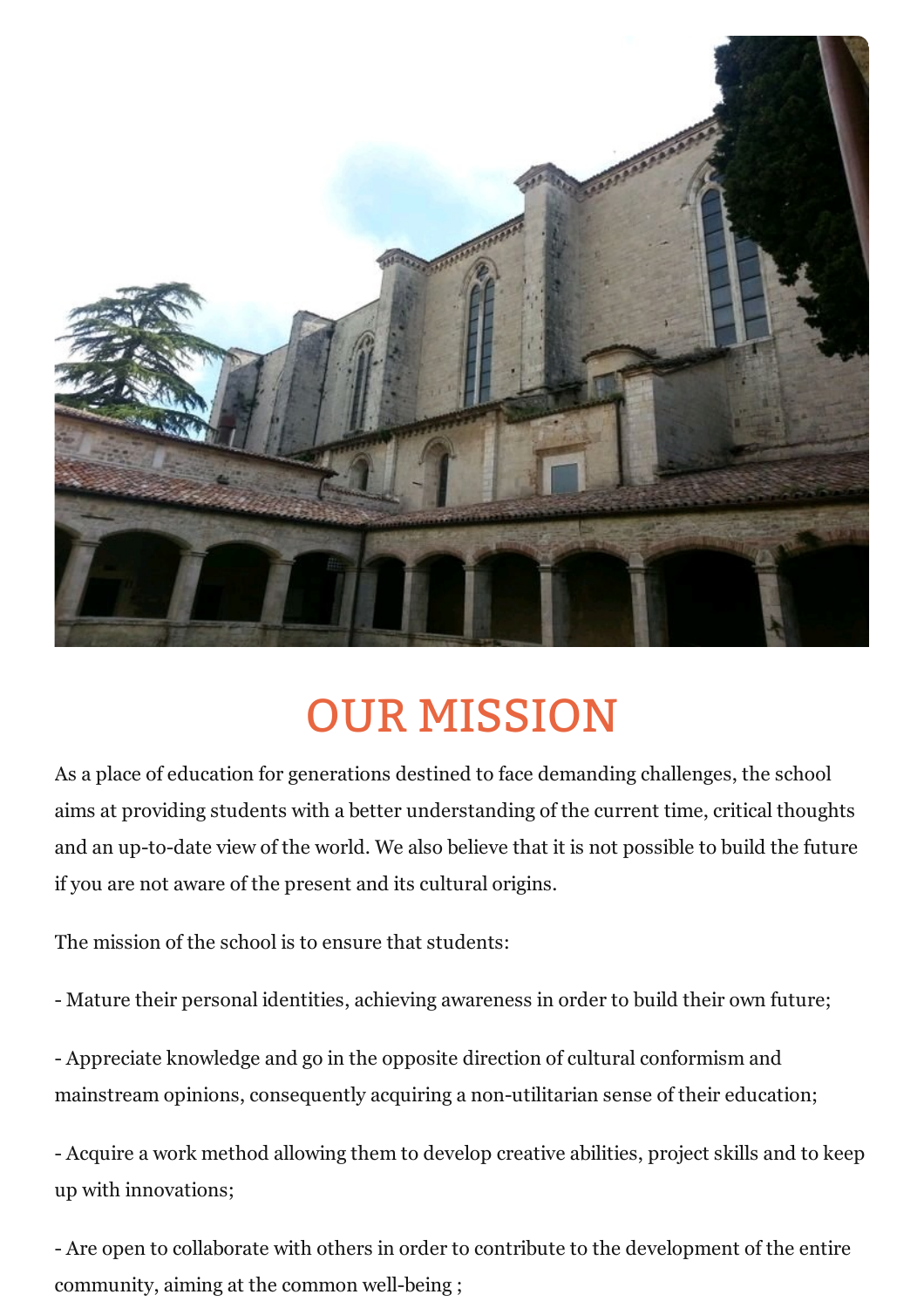- Reflect critically on the current world issues and understand the origin and the development of the European culture in its various expressions so as to autonomously interpret the complexity of the present time;

- Use a rich and varied language in the awareness of the logical and historical aspects of this extraordinary tool.

## IN ORDER TO ACHIEVE THESE GOALS, THE "JACOPONE DA TODI" HIGH SCHOOL

- Places the student at the center of the educational action, adopting strategies that are focused on the uniqueness and complexity of each individual.
- Considers diversity a richness for the common living and for the learning and acquisition of cohabitation rules; in this way the school ensures the formation of the class as a group adopting strategies that (encourage students to socialise with one another) foster and promote social skills.
- Tends to an educational alliance with parents, certain that the main educational agencies, together with the school and the support of the family, must cooperate and sustain each other for the purpose of offering young people the best opportunities for a healthy and successful growth.
- Fosters a sense of belonging through various initiatives in order to promote and stimulate leadership skills in school (school newspaper, participation in events such as open days, organization of parties, involvement in school assemblies and collegiate organs).
- Values all the brilliant students and promotes a healthy competition through the participation in the Olympic Games in various disciplines.
- Takes part in cultural exchange projects in the European Union.
- Provides students with educational counselling in order to help them choose a suitable University course.
- Organises welcome activities for the new students enrolled in the first classes.
- **Provides extracurricular activities for those students who wish to enrich their** academic formation.
- Offers itself as a center of activities in which cultural, social and educational associations are involved.
- Dispenses educational methods that allow students to take rational choises.
- Underlines the importance of the disciplines that constitute the various school curricula, which all lead to the formation of a general cultural knowledge.
- Instills in the students a keen sense of perseverance which is a fundamental value, essential in order to build a concrete and gratifying future.